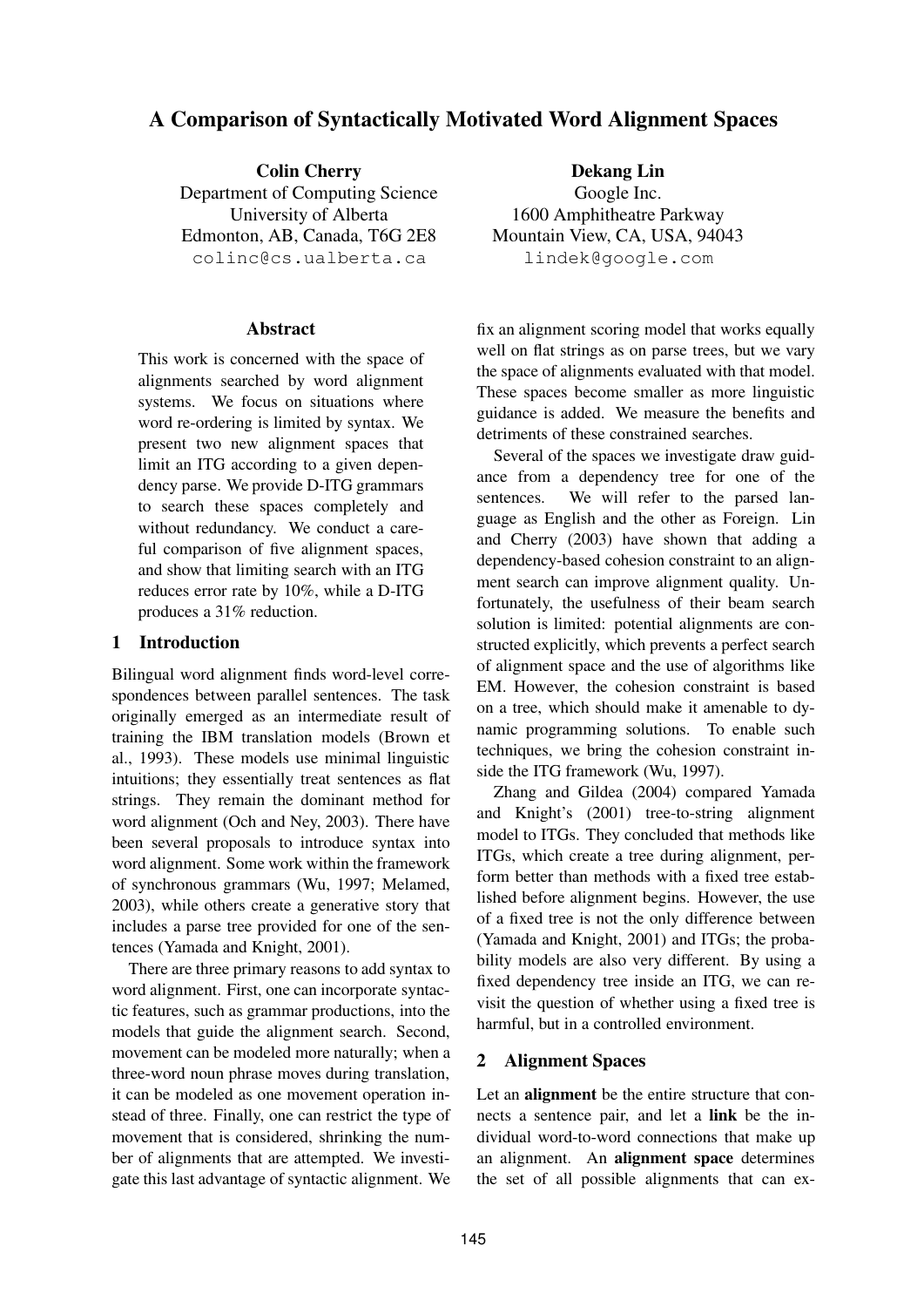ist for a given sentence pair. Alignment spaces can emerge from generative stories (Brown et al., 1993), from syntactic notions (Wu, 1997), or they can be imposed to create competition between links (Melamed, 2000). They can generally be described in terms of how links interact.

For the sake of describing the size of alignment spaces, we will assume that both sentences have  $n$ tokens. The largest alignment space for a sentence pair has  $2^{n^2}$  possible alignments. This describes the case where each of the  $n^2$  potential links can be either on or off with no restrictions.

#### **2.1 Permutation Space**

A straight-forward way to limit the space of possible alignments is to enforce a one-to-one constraint (Melamed, 2000). Under such a constraint, each token in the sentence pair can participate in at most one link. Each token in the English sentence picks a token from the Foreign sentence to link to, which is then removed from competition. This allows for *n*! possible alignments<sup>1</sup>, a substantial reduction from  $2^{n^2}$ .

Note that  $n!$  is also the number of possible permutations of the  $n$  tokens in either one of the two sentences. **Permutation space** enforces the one-to-one constraint, but allows any reordering of tokens as they are translated. Permutation space methods include weighted maximum matching (Taskar et al., 2005), and approximations to maximum matching like competitive linking (Melamed, 2000). The IBM models (Brown et al., 1993) search a version of permutation space with a one-to-many constraint.

#### **2.2 ITG Space**

Inversion Transduction Grammars, or ITGs (Wu, 1997) provide an efficient formalism to synchronously parse bitext. This produces a parse tree that decomposes both sentences and also implies a word alignment. ITGs are transduction grammars because their terminal symbols can produce tokens in both the English and Foreign sentences. Inversions occur when the order of constituents is reversed in one of the two sentences.

In this paper, we consider the alignment space induced by parsing with a binary bracketing ITG, such as:

$$
A \to [AA] \mid \langle AA \rangle \mid e/f \tag{1}
$$

The terminal symbol  $e/f$  represents tokens output to the English and Foreign sentences respectively. Square brackets indicate a straight combination of non-terminals, while angle brackets indicate an inverted combination:  $\langle A_1 A_2 \rangle$  means that  $A_1 A_2$  appears in the English sentence, while  $A_2A_1$  appears in the Foreign sentence.

Used as a word aligner, an ITG parser searches a subspace of permutation space: the ITG requires that any movement that occurs during translation be explained by a binary tree with inversions. Alignments that allow no phrases to be formed in bitext are not attempted. This results in two forbidden alignment structures, shown in Figure 1, called "inside-out" transpositions in (Wu, 1997). Note that no pair of contiguous tokens in the top



Figure 1: Forbidden alignments in ITG

sentence remain contiguous when projected onto the bottom sentence. Zens and Ney (2003) explore the re-orderings allowed by ITGs, and provide a formulation for the number of structures that can be built for a sentence pair of size  $n$ . ITGs explore almost all of permutation space when  $n$  is small, but their coverage of permutation space falls off quickly for  $n > 5$  (Wu, 1997).

#### **2.3 Dependency Space**

Dependency space defines the set of all alignments that maintain phrasal cohesion with respect to a dependency tree provided for the English sentence. The space is constrained so that the phrases in the dependency tree always move together.

Fox (2002) introduced the notion of headmodifier and modifier-modifier crossings. These occur when a phrase's image in the Foreign sentence overlaps with the image of its head, or one of its siblings. An alignment with no crossings maintains phrasal cohesion. Figure 2 shows a headmodifier crossing: the image  $c$  of a head 2 overlaps with the image  $(b, d)$  of 2's modifier,  $(3, 4)$ . Lin



Figure 2: A phrasal cohesion violation.

and Cherry (2003) used the notion of phrasal cohe-

<sup>&</sup>lt;sup>1</sup>This is a simplification that ignores *null* links. The actual number of possible alignments lies between n! and  $(n+1)^n$ .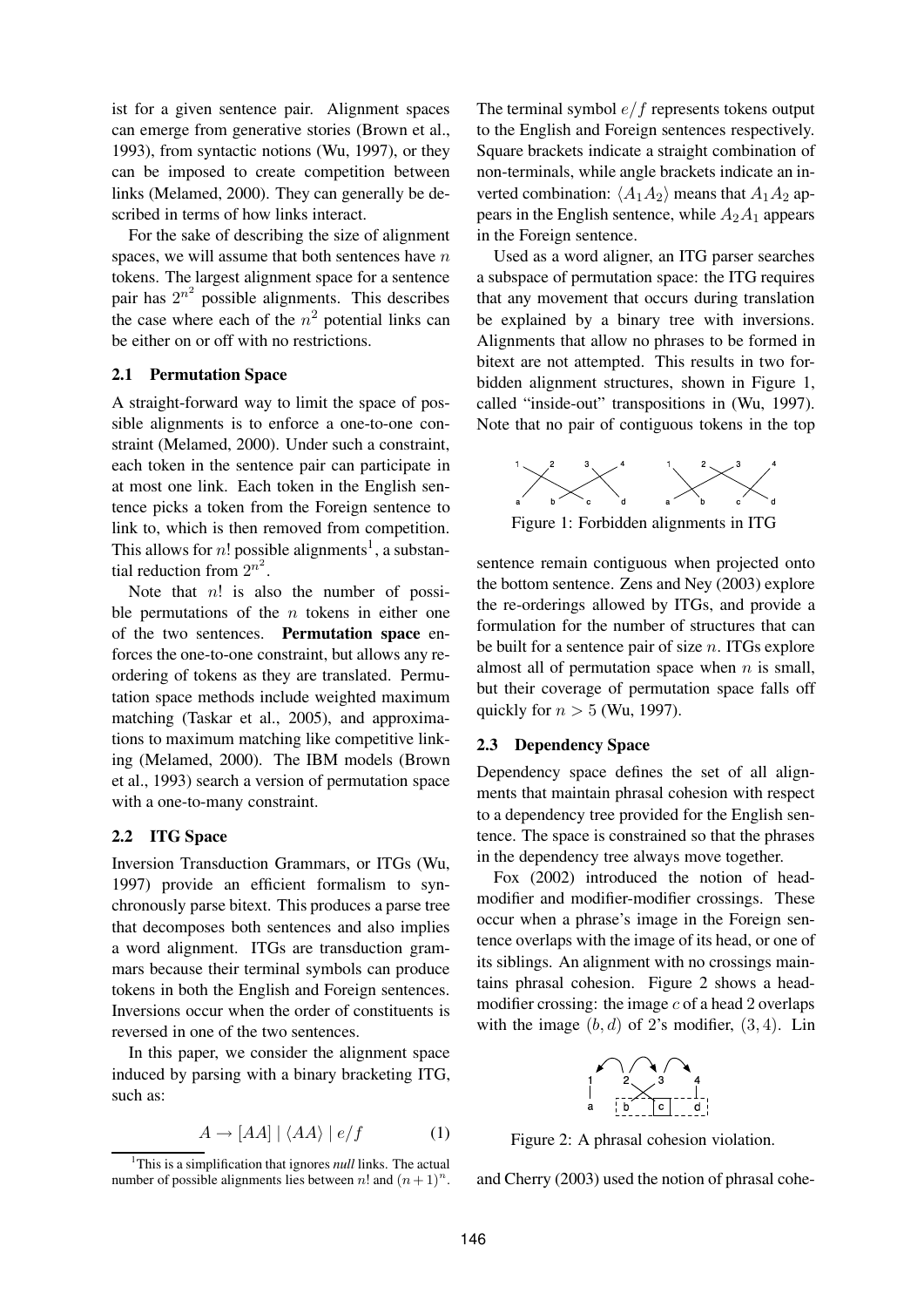sion to constrain a beam search aligner, conducting a heuristic search of the dependency space.

The number of alignments in dependency space depends largely on the provided dependency tree. Because all permutations of a head and its modifiers are possible, a tree that has a single head with  $n - 1$  modifiers provides no guidance; the alignment space is the same as permutation space. If the tree is a chain (where every head has exactly one modifier), alignment space has only  $2^n$  permutations, which is by far the smallest space we have seen. In general, there are  $\prod_{\theta} [(m_{\theta} + 1)!]$ permutations for a given tree, where  $\theta$  stands for a head node in the tree, and  $m_\theta$  counts  $\theta$ 's modifiers. Dependency space is not a subspace of ITG space, as it can create both the forbidden alignments in Figure 1 when given a single-headed tree.

## **3 Dependency constrained ITG**

In this section, we introduce a new alignment space defined by a dependency constrained ITG, or D-ITG. The set of possible alignments in this space is the intersection of the dependency space for a given dependency tree and ITG space. Our goal is an alignment search that respects the phrases specified by the dependency tree, but attempts all ITG orderings of those phrases, rather than all permutations. The intuition is that most ordering decisions involve only a small number of phrases, so the search should still cover a large portion of dependency space.

This new space has several attractive computational properties. Since it is a subspace of ITG space, we will be able to search the space completely using a polynomial time ITG parser. This places an upper bound on the search complexity equal to ITG complexity. This upper bound is very loose, as the ITG will often be drastically constrained by the phrasal structure of the dependency tree. Also, by working in the ITG framework, we will be able to take advantage of advances in ITG parsing, and we will have access to the forward-backward algorithm to implicitly count events over all alignments.

## **3.1 A simple solution**

Wu (1997) suggests that in order to have an ITG take advantage of a known partial structure, one can simply stop the parser from using any spans that would violate the structure. In a chart parsing framework, this can be accomplished by assigning

the invalid spans a value of  $-\infty$  before parsing begins. Our English dependency tree qualifies as a partial structure, as it does not specify a complete binary decomposition of the English sentence. In this case, any ITG span that would contain part, but not all, of two adjacent dependency phrases can be invalidated. The sentence pair can then be parsed normally, automatically respecting phrases specified by the dependency tree.

For example, Figure 3a shows an alignment for the sentence pair, "His house in Canada, Sa maison au Canada" and the dependency tree provided for the English sentence. The spans disallowed by the tree are shown using underlines. Note that the illegal spans are those that would break up the "in Canada" subtree. After invalidating these spans in the chart, parsing the sentence pair with the bracketing ITG in (1) will produce the two structures shown in Figure 3b, both of which correspond to the correct alignment.

This solution is sufficient to create a D-ITG that obeys the phrase structure specified by a dependency tree. This allows us to conduct a complete search of a well-defined subspace of the dependency space described in Section 2.3.

## **3.2 Avoiding redundant derivations with a recursive ITG**

The above solution can derive two structures for the same alignment. It is often desirable to eliminate redundant structures when working with ITGs. Having a single, canonical tree structure for each possible alignment can help when flattening binary trees, as it indicates arbitrary binarization decisions (Wu, 1997). Canonical structures also eliminate double counting when performing tasks like EM (Zhang and Gildea, 2004). The nature of *null* link handling in ITGs makes eliminating all redundancies difficult, but we can at least eliminate them in the absence of *nulls*.

Normally, one would eliminate the redundant structures produced by the grammar in (1) by replacing it with the canonical form grammar (Wu, 1997), which has the following form:

$$
S \rightarrow A | B | C
$$
  
\n
$$
A \rightarrow [AB] | [BB] | [CB] |
$$
  
\n
$$
[AC] | [BC] | [CC]
$$
  
\n
$$
B \rightarrow \langle AA \rangle | \langle BA \rangle | \langle CA \rangle |
$$
  
\n
$$
\langle AC \rangle | \langle BC \rangle | \langle CC \rangle
$$
  
\n
$$
C \rightarrow e/f
$$
  
\n(2)

By design, this grammar allows only one struc-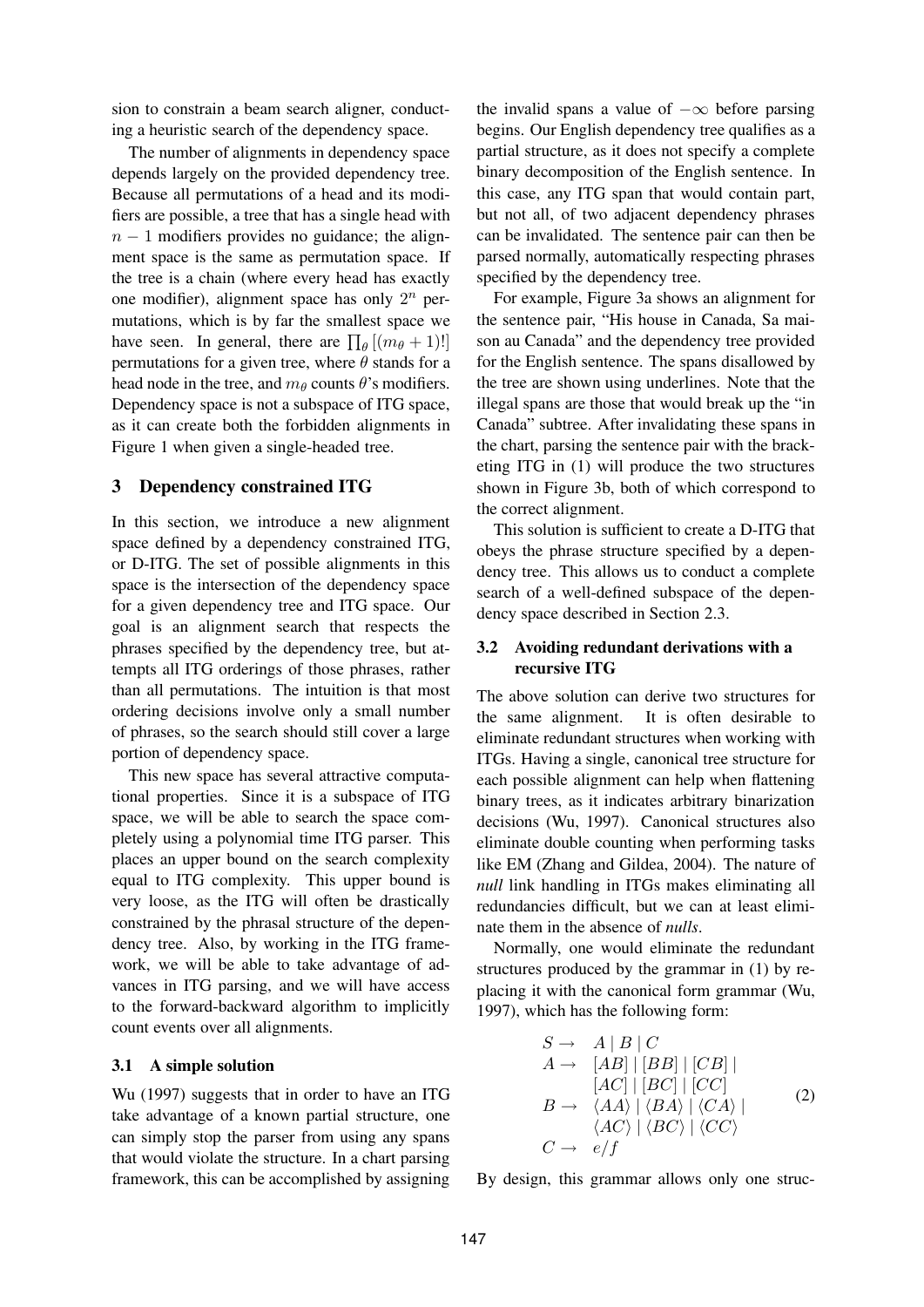

Figure 3: An example of how dependency trees interact with ITGs. (a) shows the input, dependency tree, and alignment. Invalidated spans are underlined. (b) shows valid binary structures. (c) shows the canonical ITG structure for this alignment.



Figure 4: A recursive ITG.

ture per alignment. It works by restricting rightrecursion to specific inversion combinations.

The canonical structure for a given alignment is fixed by this grammar, without awareness of the dependency tree. When the dependency tree invalidates spans that are used in canonical structures, the parser will miss the corresponding alignments. The canonical structure corresponding to the correct alignment in our running example is shown in Figure 3c. This structure requires the underlined invalid span, so the canonical grammar fails to produce the correct alignment. Our task requires a new canonical grammar that is aware of the dependency tree, and will choose among valid structures deterministically.

Our ultimate goal is to fall back to ITG reordering when the dependency tree provides no guidance. We can implement this notion directly with a recursive ITG. Let a **local tree** be the tree formed by a head node and its immediate modifiers. We begin our recursive process by considering the local tree at the root of our dependency tree, and marking each phrasal modifier with a labeled placeholder. We then create a string by flattening the local tree. The top oval of Figure 4 shows the result of this operation on our running example. Because all phrases have been collapsed to placeholders, an ITG built over this string will naturally respect the dependency tree's phrasal boundaries. Since we do not need to invalidate any spans, we can parse this string using the canonical ITG in (2). The phrasal modifiers can in turn be processed by applying the same algorithm recursively to their root nodes, as shown

in the lower oval of Figure 4. This algorithm will explore the exact same alignment space as the solution presented in Section 3.1, but because it uses a canonical ITG at every ordering decision point, it will produce exactly one structure for each alignment. Returning to our running example, the algorithm will produce the left structure of Figure 3b.

This recursive approach can be implemented inside a traditional ITG framework using grammar templates. The templates take the form of whatever grammar will be used to permute the local trees. They are instantiated over each local tree before ITG parsing begins. Each instantiation has its non-terminals marked with its corresponding span, and its pre-terminal productions are customized to match the modifiers of the local tree. Phrasal modifiers point to another instantiation of the template. In our case, the template corresponds to the canonical form grammar in (2). The result of applying the templates to our running example is:

$$
S_{0,4} \rightarrow A_{0,4} | B_{0,4} | C_{0,4}
$$
\n
$$
A_{0,4} \rightarrow [A_{0,4}B_{0,4}] | [B_{0,4}B_{0,4}] | [C_{0,4}B_{0,4}] |
$$
\n
$$
[A_{0,4}C_{0,4}] | [B_{0,4}C_{0,4}] | [C_{0,4}C_{0,4}]
$$
\n
$$
B_{0,4} \rightarrow \langle A_{0,4}A_{0,4} \rangle | \langle B_{0,4}A_{0,4} \rangle | \langle C_{0,4}A_{0,4} \rangle |
$$
\n
$$
\langle A_{0,4}C_{0,4} \rangle | \langle B_{0,4}C_{0,4} \rangle | \langle C_{0,4}C_{0,4} \rangle
$$
\n
$$
C_{0,4} \rightarrow \text{his}/f | \text{house}/f | S_{2,4}
$$
\n
$$
S_{2,4} \rightarrow A_{2,4} | B_{2,4} | C_{2,4}
$$
\n
$$
A_{2,4} \rightarrow [A_{2,4}B_{2,4}] | [B_{2,4}B_{2,4}] | [C_{2,4}B_{2,4}] |
$$
\n
$$
[A_{2,4}C_{2,4}] | [B_{2,4}C_{2,4}] | [C_{2,4}C_{2,4}]
$$
\n
$$
B_{2,4} \rightarrow \langle A_{2,4}A_{2,4} \rangle | \langle B_{2,4}A_{2,4} \rangle | \langle C_{2,4}A_{2,4} \rangle |
$$
\n
$$
\langle A_{2,4}C_{2,4} \rangle | \langle B_{2,4}C_{2,4} \rangle | \langle C_{2,4}C_{2,4} \rangle
$$
\n
$$
C_{2,4} \rightarrow \text{in}/f | \text{Canada}/f
$$

Recursive ITGs and grammar templates provide a conceptual framework to easily transfer grammars for flat sentence pairs to situations with fixed phrasal structure. We have used the framework here to ensure only one structure is constructed for each possible alignment. We feel that this recursive view of the solution also makes it easier to visualize the space that the D-ITG is searching. It is trying all ITG orderings of each head and its modifiers.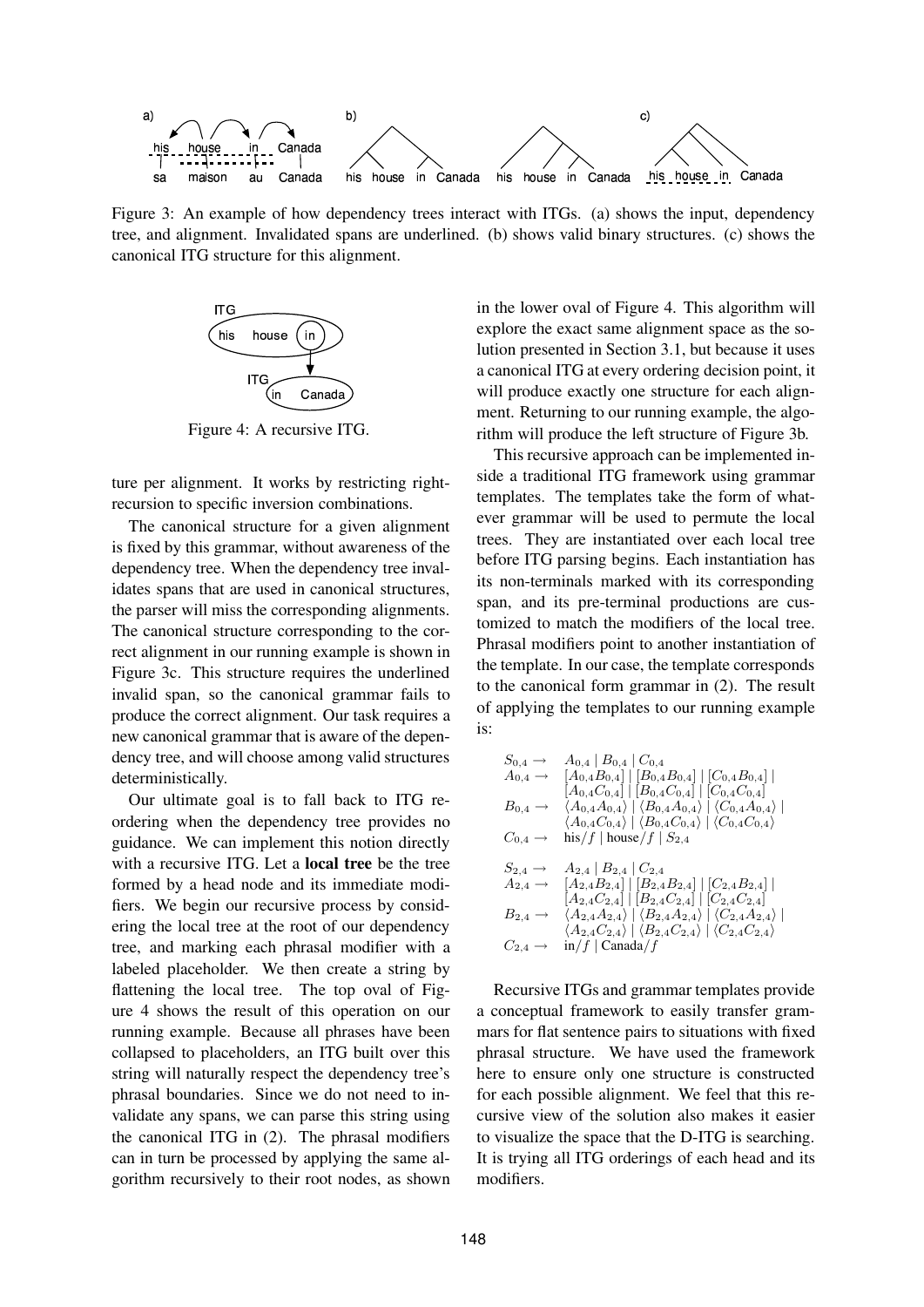

Figure 5: A counter-intuitive ITG structure.

## **3.3 Head constrained ITG**

D-ITGs can construct ITG structures that do not completely agree with the provided dependency tree. If a head in the dependency tree has more than one modifier on one of its sides, then those modifiers may form a phrase in the ITG that should not exist according to the dependency tree. For example, the ITG structure shown in Figure 5 will be considered by our D-ITG as it searches alignment space. The resulting "here quickly" subtree disagrees with our provided dependency tree, which specifies that "ran" is modified by each word individually, and not by a phrasal concept that includes both. This is allowed by the parser because we have made the ITG aware of the dependency tree's phrasal structure, but it still has no notion of heads or modifiers. It is possible that by constraining our ITG according to this additional syntactic information, we can provide further guidance to our alignment search.

The simplest way to eliminate these modifier combinations is to parse with the redundant bracketing grammar in (1), and to add another set of invalid spans to the set described in Section 3.1. These new invalidated chart entries eliminate all spans that include two or more modifiers without their head. With this solution, the structure in Figure 5 is no longer possible. Unfortunately, the grammar allows multiple structures for each alignment: to represent an alignment with no inversions, this grammar will produce all three structures shown in Figure 6.

If we can develop a grammar that will produce canonical head-aware structures for local trees, we can easily extend it to complete dependency trees using the concept of recursive ITGs. Such a grammar requires a notion of head, so we can ensure that every binary production involves the head or a phrase containing the head. A redundant, headaware grammar is shown here:

$$
A \rightarrow [MA] | \langle MA \rangle | [AM] | \langle AM \rangle | H
$$
  
\n
$$
M \rightarrow \text{he}/f | \text{here}/f | \text{quickly}/f
$$
  
\n
$$
H \rightarrow \text{ran}/f
$$
 (3)

Note that two modifiers can never be combined

without also including the A symbol, which always contains the head. This grammar still considers all the structures shown in Figure 6, but it requires no chart preprocessing.

We can create a redundancy-free grammar by expanding (3). Inspired by Wu's canonical form grammar, we will restrict the productions so that certain structures are formed only when needed for specific inversion combinations. To specify the necessary inversion combinations, our ITG will need more expressive non-terminals. Split A into two non-terminals,  $L$  and  $R$ , to represent generators for left modifiers and right modifiers respectively. Then split L into  $\overline{L}$  and  $\hat{L}$ , for generators that produce straight and inverted left modifiers.

We now have a rich enough non-terminal set to design a grammar with a default behavior: it will generate all right modifiers deeper in the bracketing structure than all left modifiers. This rule is broken only to create a re-ordering that is not possible with the default structure, such as  $\left[ \langle MH \rangle M \right]$ . A grammar that accomplishes this goal is shown here:

$$
S \to \bar{L}|\hat{L}|R
$$
  
\n
$$
R \to \left[\hat{L}M\right]|\langle\bar{L}M\rangle|\left[RM\right]|\langle RM\rangle|H
$$
  
\n
$$
\bar{L} \to [M\bar{L}]\left|\left[M\hat{L}\right]\right|[MR]
$$
  
\n
$$
\hat{L} \to \langle M\bar{L}\rangle|\left\langle M\hat{L}\right\rangle|\langle MR\rangle
$$
  
\n
$$
M \to \text{he}/f|\text{here}/f|\text{quickly}/f
$$
  
\n
$$
H \to \text{ran}/f
$$
 (4)

This grammar will generate one structure for each alignment. In the case of an alignment with no inversions, it will produce the tree shown in Figure 6c. The grammar can be expanded into a recursive ITG by following a process similar to the one explained in Section 3.2, using (4) as a template.

#### **3.3.1 The head-constrained alignment space**

Because we have limited the ITG's ability to combine them, modifiers of the same head can no longer occur at the same level of any ITG tree. In Figure 6, we see that in all three valid structures, "quickly" is attached higher in the tree than "here". As a result of this, no combination of inversions can bring "quickly" between "here" and "ran". In general, the alignment space searched by this ITG is constrained so that, among modifiers, relative distance from head is maintained. More formally, let  $M_i$  and  $M_o$  be modifiers of H such that  $M_i$  appears between  $M_o$  and H in the dependency tree. No alignment will ever place the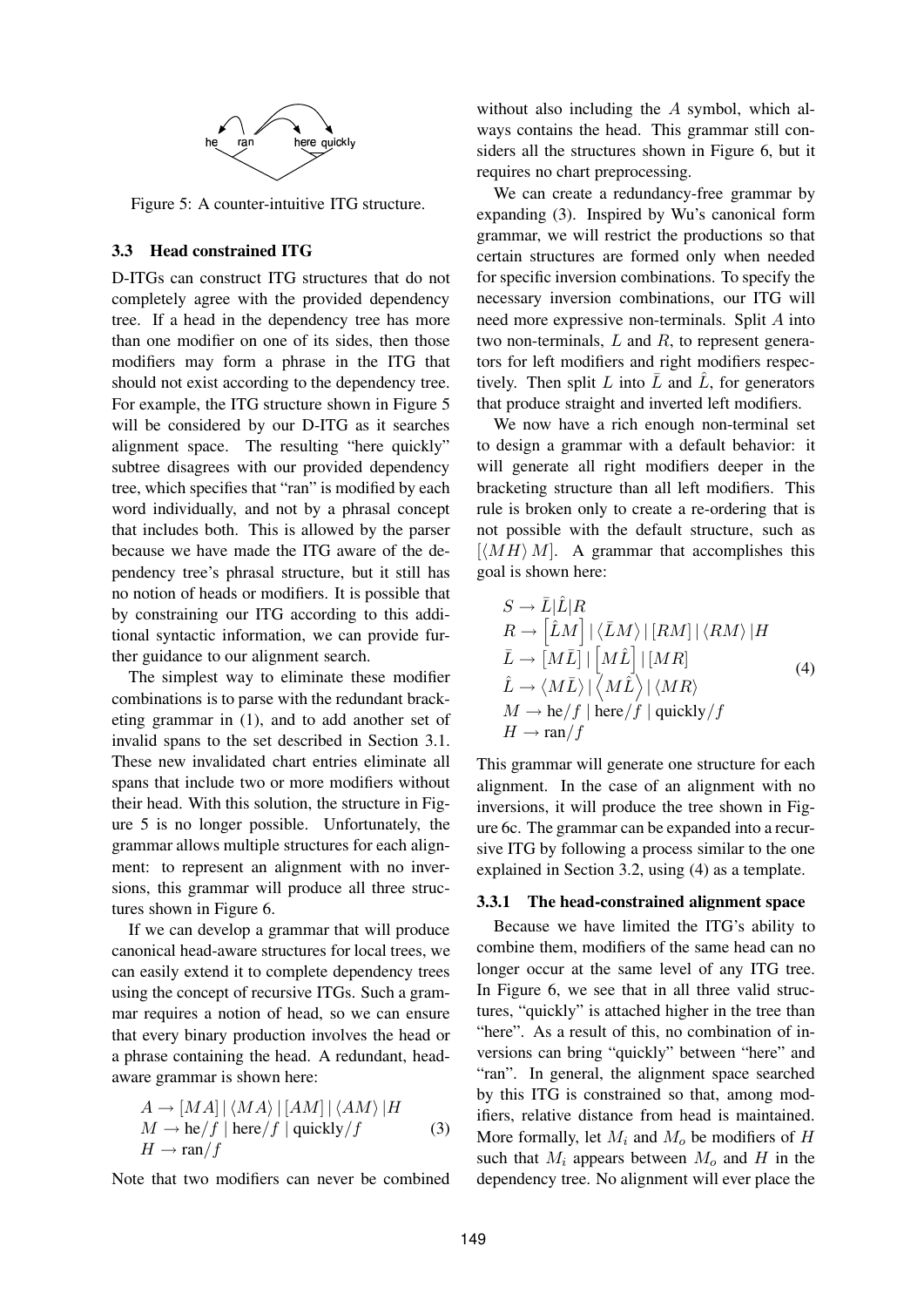

Figure 6: Structures allowed by the head constraint.

outer modifier  $M<sub>o</sub>$  between H and the inner modifier  $M_i$ .

# **4 Experiments and Results**

We compare the alignment spaces described in this paper under two criteria. First we test the guidance provided by a space, or its capacity to stop an aligner from selecting bad alignments. We also test expressiveness, or how often a space allows an aligner to select the best alignment.

In all cases, we report our results in terms of alignment quality, using the standard word alignment error metrics: precision, recall, F-measure and alignment error rate (Och and Ney, 2003). Our test set is the 500 manually aligned sentence pairs created by Franz Och and Hermann Ney (2003). These English-French pairs are drawn from the Canadian Hansards. English dependency trees are supplied by Minipar (Lin, 1994).

#### **4.1 Objective Function**

In our experiments, we hold all variables constant except for the alignment space being searched, and in the case of imperfect searches, the search method. In particular, all of the methods we test will use the same objective function to select the "best" alignment from their space. Let A be an alignment for an English, Foreign sentence pair,  $(E, F)$ . A is represented as a set of links, where each link is a pair of English and Foreign positions,  $(i, j)$ , that are connected by the alignment. The score of a proposed alignment is:

$$
f_{\text{align}}(A, E, F) = \sum_{a \in A} f_{\text{link}}(a, E, F) \quad (5)
$$

Note that this objective function evaluates each link independently, unaware of the other links selected. Taskar et al (2005) have shown that with a strong  $f_{link}$ , one can achieve state of the art results using this objective function and the maximum matching algorithm. Our two experiments will vary the definition of  $f_{link}$  to test different aspects of alignment spaces.

All of the methods will create only one-to-one alignments. Phrasal alignment would introduce unnecessary complications that could mask some of the differences in the re-orderings defined by these spaces.

## **4.2 Search methods tested**

We test seven methods, one for each of the four syntactic spaces described in this paper, and three variations of search in permutation space:

- **Greedy:** A greedy search of permutation space. Links are added in the order of their link scores. This corresponds to the competitive linking algorithm (Melamed, 2000).
- **Beam:** A beam search of permutation space, where links are added to a growing alignment, biased by their link scores. Beam width is 2 and agenda size is 40.
- **Match:** The weighted maximum matching algorithm (West, 2001). This is a perfect search of permutation space.
- **ITG:** The alignment resulting from ITG parsing with the canonical grammar in  $(2)$ . This is a perfect search of ITG space.
- **Dep:** A beam search of the dependency space. This is equivalent to **Beam** plus a dependency constraint.
- **D-ITG:** The result of ITG parsing as described in Section 3.2. This is a perfect search of the intersection of the ITG and dependency spaces.
- **HD-ITG:** The D-ITG method with an added head constraint, as described in Section 3.3.

#### **4.3 Learned objective function**

The link score  $f_{link}$  is usually imperfect, because it is learned from data. Appropriately defined alignment spaces may rule out bad links even if they are assigned high  $f_{link}$  values, based on other links in the alignment. We define the following simple link score to test the guidance provided by different alignment spaces:

$$
f_{link}(a, E, F) = \phi^{2}(e_i, f_j) - C|i - j| \qquad (6)
$$

Here,  $a = (i, j)$  is a link and  $\phi^2(e_i, f_j)$  returns the  $\phi^2$  correlation metric (Gale and Church, 1991)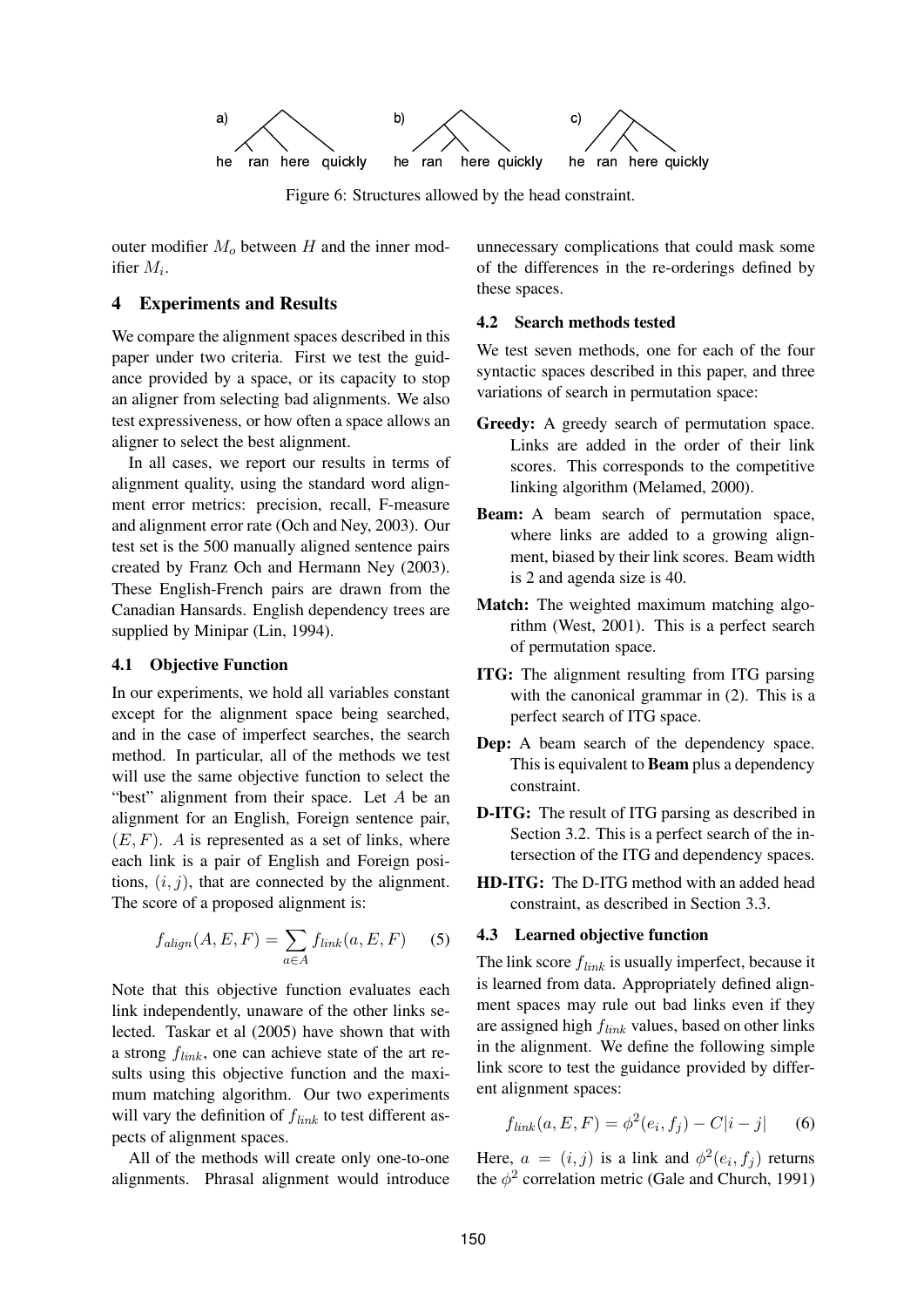| Method     | Prec | Rec  | F    | <b>AER</b> |
|------------|------|------|------|------------|
| Greedy     | 78.1 | 81.4 | 79.5 | 20.47      |
| Beam       | 79.1 | 82.7 | 80.7 | 19.32      |
| Match      | 79.3 | 82.7 | 80.8 | 19.24      |
| <b>ITG</b> | 81.8 | 83.7 | 82.6 | 17.36      |
| Dep        | 88.8 | 84.0 | 86.6 | 13.40      |
| D-ITG      | 88.8 | 84.2 | 86.7 | 13.32      |
| HD-ITG     | 89.2 | 84.0 | 86.9 | 13.15      |

Table 1: Results with the learned link score.

between the English token at  $i$  and the Foreign token at j. The  $\phi^2$  scores were obtained using co-occurrence counts from 50k sentence pairs of Hansard data. The second term is an absolute position penalty. C is a small constant selected to be just large enough to break ties in favor of similar positions. Links to *null* are given a flat score of 0, while token pairs with no value in our  $\phi^2$  table are assigned  $-1$ .

The results of maximizing  $f_{align}$  on our test set are shown in Table 1. The first thing to note is that our  $f_{link}$  is not artificially weak. Our function takes into account token pairs and position, making it roughly equivalent to IBM Model 2. Our weakest method outperforms Model 2, which scores an AER of 22.0 on this test set when trained with roughly twice as many sentence pairs (Och and Ney, 2003).

The various search methods fall into three categories in terms of alignment accuracy. The searches through permutation space all have AERs of roughly 20, with the more complete searches scoring better. The **ITG** method scores an AER of 17.4, a 10% reduction in error rate from maximum matching. This indicates that the constraints established by ITG space are beneficial, even before adding an outside parse. The three dependency tree-guided methods all have AERs of around 13.3. This is a 31% improvement over maximum matching. One should also note that, with the exception of the **HD-ITG**, recall goes up as smaller spaces are searched. In a one-to-one alignment, enhancing precision can also enhance recall, as every error of commission avoided presents two new opportunities to avoid an error of omission.

The small gap between the beam search and maximum matching indicates that for this  $f_{link}$ , the beam search is a good approximation to complete enumeration of a space. This is important, as the only method we have available to search dependency space is also a beam search.

The error rates for the three dependency-based methods are similar; no one method provides much more guidance than the other. Enforcing head constraints produces only a small improvement over the **D-ITG**. Assuming our beam search is approximating a complete search, these results also indicate that D-ITG space and dependency space have very similar properties with respect to alignment.

## **4.4 Oracle objective function**

Any time we limit an alignment space, we risk ruling out correct alignments. We now test the expressiveness of an alignment space according to the best alignments that can be found there when given an oracle link score. This is similar to the experiments in (Fox, 2002), but instead of counting crossings, we count how many links a maximal alignment misses when confined to the space.

We create a tailored  $f_{link}$  for each sentence pair, based on the gold standard alignment for that pair. Gold standard links are broken up into two categories in Och and Ney's evaluation framework (2003). S links are used when the annotators agree and are certain, while  $P$  links are meant to handle ambiguity. Since only S links are used to calculate recall, we define our  $f_{link}$  to mirror the S links in the gold standard:

$$
f_{link}(a, E, F) = \begin{cases} 1 & \text{if } a \text{ is an } S \text{ in } (E, F) \\ 0 & \text{if } a \text{ is a link to null} \\ -1 & \text{otherwise} \end{cases}
$$

Table 2 shows the results of maximizing summed  $f_{link}$  values in our various alignment spaces. The two imperfect permutation searches were left out, as they are simply approximating maximum matching. The precision column was left out, as it is trivially 100 in all cases. A new column has been added to count missed links.

Maximum matching sets the upper bound for this task, with a recall of 96.4. It does not achieve perfect recall due to the one-to-one constraint. Note that its error rate is not a lower bound on the AER of a one-to-one aligner, as systems can score better by including  $P$  links.

Of the constrained systems, **ITG** fairs the best, showing only a tiny reduction in recall, due to 3 missed links throughout the entire test set. Considering the non-trivial amount of guidance provided by the **ITG** in Section 4.3, this small drop in